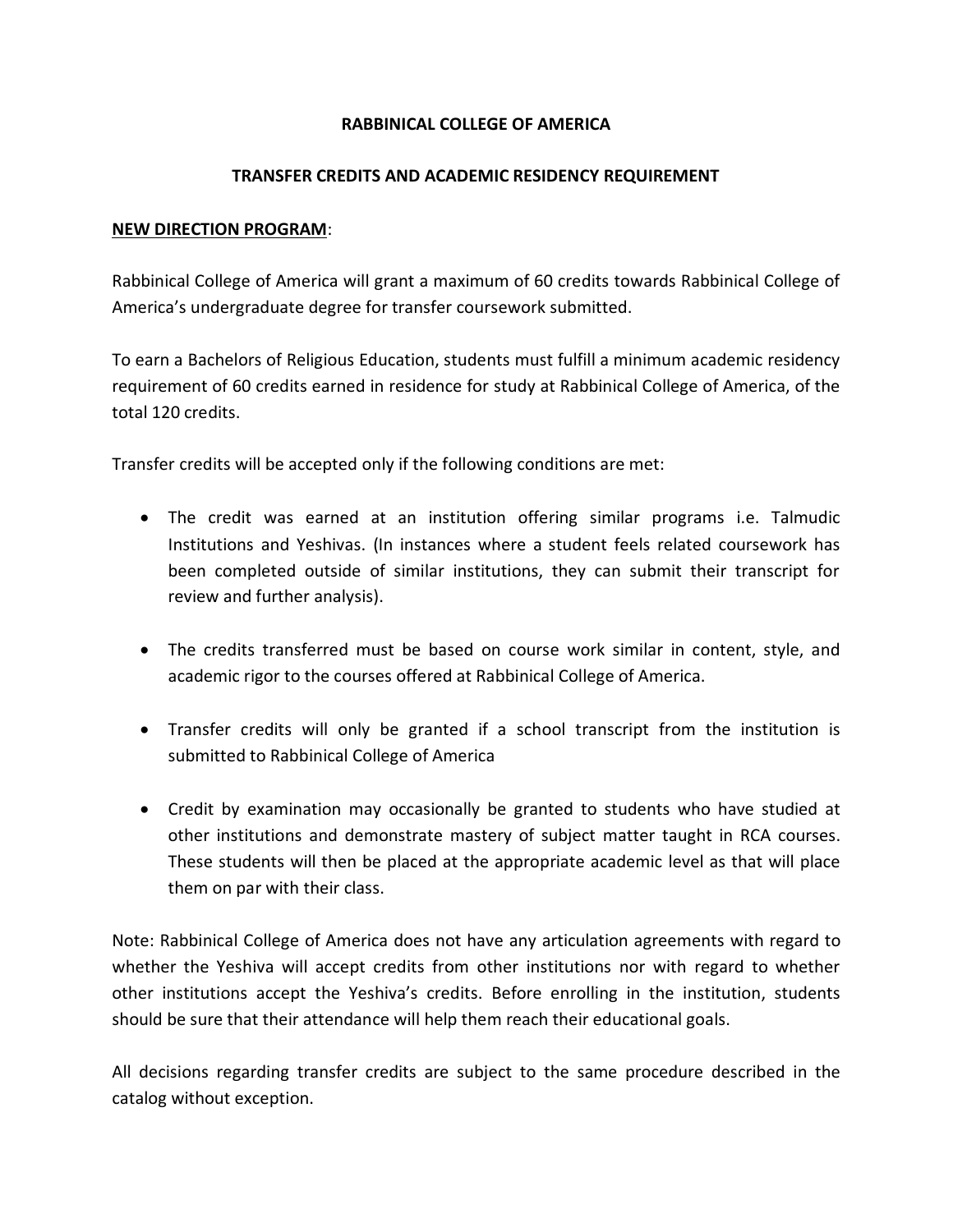Please be advised that the transferability of credits and acceptance of the degrees earned at Rabbinical College of America are at the complete discretion of an institution to which a student may seek to transfer. If the credits or the degrees earned at this institution are not accepted at the institution to which a student seeks to transfer, he may be required to repeat some or all of the coursework at that institution.

## **ADVANCED TALMUD PROGRAM**:

Rabbinical College of America will grant a maximum of 90 credits towards Rabbinical College of America's undergraduate degree for transfer coursework submitted.

To earn a Bachelors of Talmudic Studies, students must fulfill a minimum academic residency requirement of 60 credits earned in residence for study at Rabbinical College of America, of the total 150 credits.

Transfer credits will be accepted only if the following conditions are met:

- The credit was earned at an institution offering similar programs i.e. Talmudic Institutions and Yeshivas.
- The credits transferred must be based on course work similar in content, style, and academic rigor to the courses offered at Rabbinical College of America.
- Transfer credits will only be granted if a school transcript from the institution is submitted to Rabbinical College of America
- Credit by examination may occasionally be granted to students who have studied at other institutions and demonstrate mastery of subject matter taught in RCA courses. These students will then be placed at the appropriate academic level as that will place them on par with their class.

Note: Rabbinical College of America does not have any articulation agreements with regard to whether the Yeshiva will accept credits from other institutions nor with regard to whether other institutions accept the Yeshiva's credits. Before enrolling in the institution, students should be sure that their attendance will help them reach their educational goals.